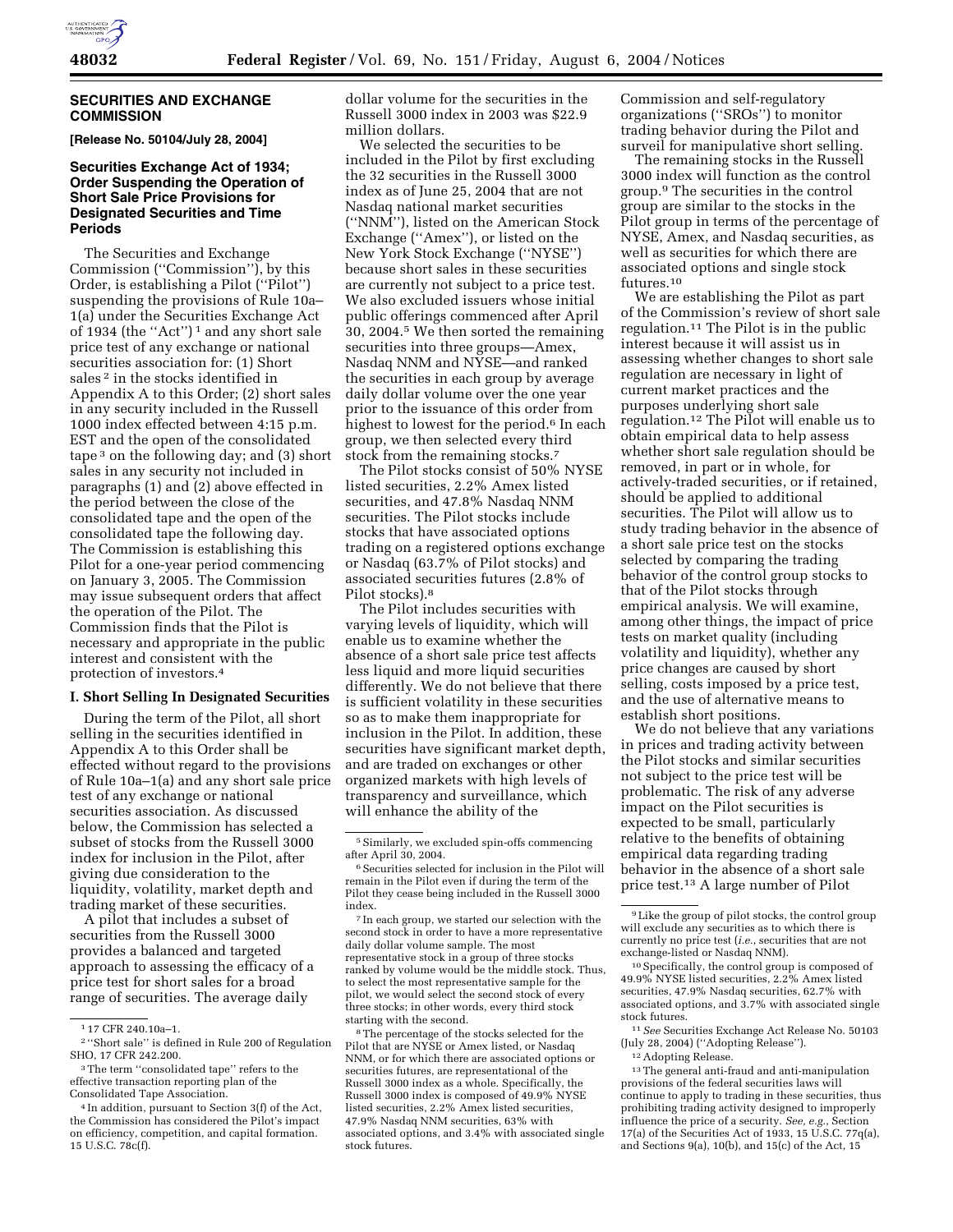stocks are actively traded, and as we have previously stated, we believe that actively traded securities are less susceptible to manipulation.<sup>14</sup> In addition, the Commission and the SROs will monitor trading activity during the Pilot and surveil for manipulative short selling.

We believe that a one-year Pilot will allow the Commission sufficient time to gather and analyze data necessary to reach conclusions regarding trading behavior in the absence of short sale price restrictions. The Commission, however, may, by further order, terminate, extend the period of, or modify the Pilot as it determines necessary or appropriate in the public interest or for the protection of investors. In addition, the Pilot will suspend only the operation of short sale price tests. All other short sale rules, including the other provisions of Rule 10a–1,15 the marking, locate and delivery requirements adopted under Regulation SHO,16 and applicable SRO rules, will remain in effect.

# **II. Short Selling During After-Hours Trading**

During the Pilot, short sales: (1) In any security included in the Russell 1000 index effected after 4:15 p.m. e.s.t. and the open of the consolidated tape on the following day; and (2) in any security not included either in paragraph (1) or in the designated securities described in Section I above effected between the close of the consolidated tape and the open of the consolidated tape on the following day, shall be effected without regard to the provisions of Rule 10a–1(a) and any short sale price test of any exchange or national securities association.

Securities in the Russell 1000 index are appropriate for inclusion in a Pilot examining short sales between 4:15 p.m. and the close of the consolidated tape.17 The Russell 1000 index represents a

broad range of securities; it comprises 1,000 of the largest companies in the Russell 3000 index (approximately 92% of the total market capitalization of the Russell 3000 index).<sup>18</sup> Although there is limited trading volume in these securities after 4:15 p.m., we believe the liquidity is sufficient to allow us to examine the impact of removing short sale price tests.

Moreover, we believe securities in the Russell 1000 index are less susceptible to manipulative short selling in the absence of a price test after 4:15 p.m. than securities of issuers with a lower market capitalization. A subset of the Russell 3000, the Russell 1000 securities generally trade on exchanges or other organized market centers, and we believe that as a result, the investment community widely follows Russell 1000 index securities. Any aberrations in price are likely to be observed and addressed quickly. In addition, while after-hours trading has grown in recent years, the volume is relatively small compared to the volume of trading occurring during regular trading hours when liquidity is greatest and prices reflect active market interest.19 Thus, the impact of any manipulative short selling after hours would be less than the effect of such activity during regular market hours because after-hours prices are not widely viewed as indicative of normal market prices. Further, we do not believe that there is sufficient volatility in these securities after hours so as to make them inappropriate for inclusion in the Pilot. The lack of significant market depth in these securities after hours will allow us to examine what effect, if any, removing a short sale price test has where information on buy and sell orders is not as readily available.

This portion of the Pilot will allow us to examine whether removing a price test after the close of regular trading in securities included in the Russell 1000 index would benefit investors and the markets by increasing liquidity and pricing efficiency in these securities in the after-hours market. We will also be able to study whether the absence of a

short sale price test enhances a brokerdealer's ability to facilitate customer orders in a security at a specific reference price, such as the closing price or volume weighted average price, that are often executed in the after-market.

For these reasons, we believe that it is appropriate that the Pilot include the suspension of all price tests for all securities included in the Russell 1000 index for short sales effected between 4:15 p.m. and the open of the consolidated tape the following day.20

We are also removing the price tests during the one-year Pilot period for short sales in any other security effected when the consolidated tape is not operating. This portion of the Pilot is important because it will allow us to study the effect of removal of a price test on a broader segment of the market than the other parts of the Pilot while the consolidated tape is not operating. It will also allow us to study whether, and to what extent, removal of the price test after hours will affect regular trading in the security on the following day. Moreover, we do not believe this portion of the Pilot will pose any threat to liquidity or increase volatility in these securities after-hours. Historically, the Commission has found that there is little evidence that significant trading activity occurs when the consolidated tape is not operating,<sup>21</sup> and there is little transparency or market depth. Nevertheless, the Commission and the SROs will monitor the trading and our analysis of data obtained from the Pilot will also focus on the impact of afterhours short selling.

### **III. Conclusion**

The Commission finds that establishing the Pilot for the reasons stated above is necessary and appropriate in the public interest and consistent with the protection of investors. The Pilot will allow the Commission to obtain empirical data and study the effects of short selling in the absence of price test restrictions. Accordingly,

A. It is hereby ordered that the suspension of the short sale price tests described below in Paragraph B shall commence on January 3, 2005, and shall terminate on December 31, 2005. The Commission from time to time may issue further orders affecting the operation of this Order.

U.S.C. 78i(a), 78j(b) and 78o(c), and Rules 10b–5 and 15c1–2 thereunder, 17 CFR 240.10b–5 and 240.15c1–2. Moreover, the Commission expects that SROs will actively monitor trading in the Pilot securities to identify any improper or abusive short selling during the course of the Pilot.

<sup>14</sup>*See* Securities Exchange Act Release No. 38067, 62 FR 520 (Jan. 3, 1997) (adopting antimanipulation rules including an exception to the rules for trading activity in securities with high average daily trading volume (''ADTV'')).

<sup>15</sup> 17 CFR 240.10a–1.

<sup>16</sup> 17 CFR 242.200, 242.203.

<sup>17</sup>Regular trading-hours are between 9:30 a.m. and 4:00 p.m. e.s.t. *See Electronic Communication Networks and After-Hours Trading Report* by the Division of Market Regulation, June 2000, at 4. However, trade reporting can be delayed and continue past 4:00 p.m. Therefore, for purposes of the Pilot we have set 4:15 p.m. as the end of regular trading activity.

<sup>18</sup>Securities selected for inclusion in this portion of the after-hours Pilot will remain in the Pilot even if during the term of the Pilot they cease being included in the Russell 1000 index.

<sup>19</sup>For example, based on a sample of a trading day in January of 2000, only 3% of the share volume in NYSE-listed securities was effected after 4 p.m. Similarly, share volume from post-4:00 p.m. trades in Nasdaq securities for the same date accounted for only 3% of the daily total. A vast majority of this after-hours trading volume in both markets was effected shortly after the regular session closed through market structured aftermarket execution opportunities, *i.e.*, crossingsessions. *Electronic Communication Networks and After-Hours Trading Report* at 12–13.

<sup>20</sup>The consolidated tape operates from 8 a.m. to 8 p.m. e.s.t. *See* Securities Exchange Act Release No. 44983 (October 25, 2001), 66 FR 55225, 55227 (November 1, 2001). The NASD's short sale rule, Rule 3350, is currently not applicable beyond traditional market hours (9:30 a.m. to 4 p.m. Eastern Time). *See* NASD Notice to Members 94–68.

<sup>21</sup>*Electronic Communication Networks and After-Hours Trading Report* at 13.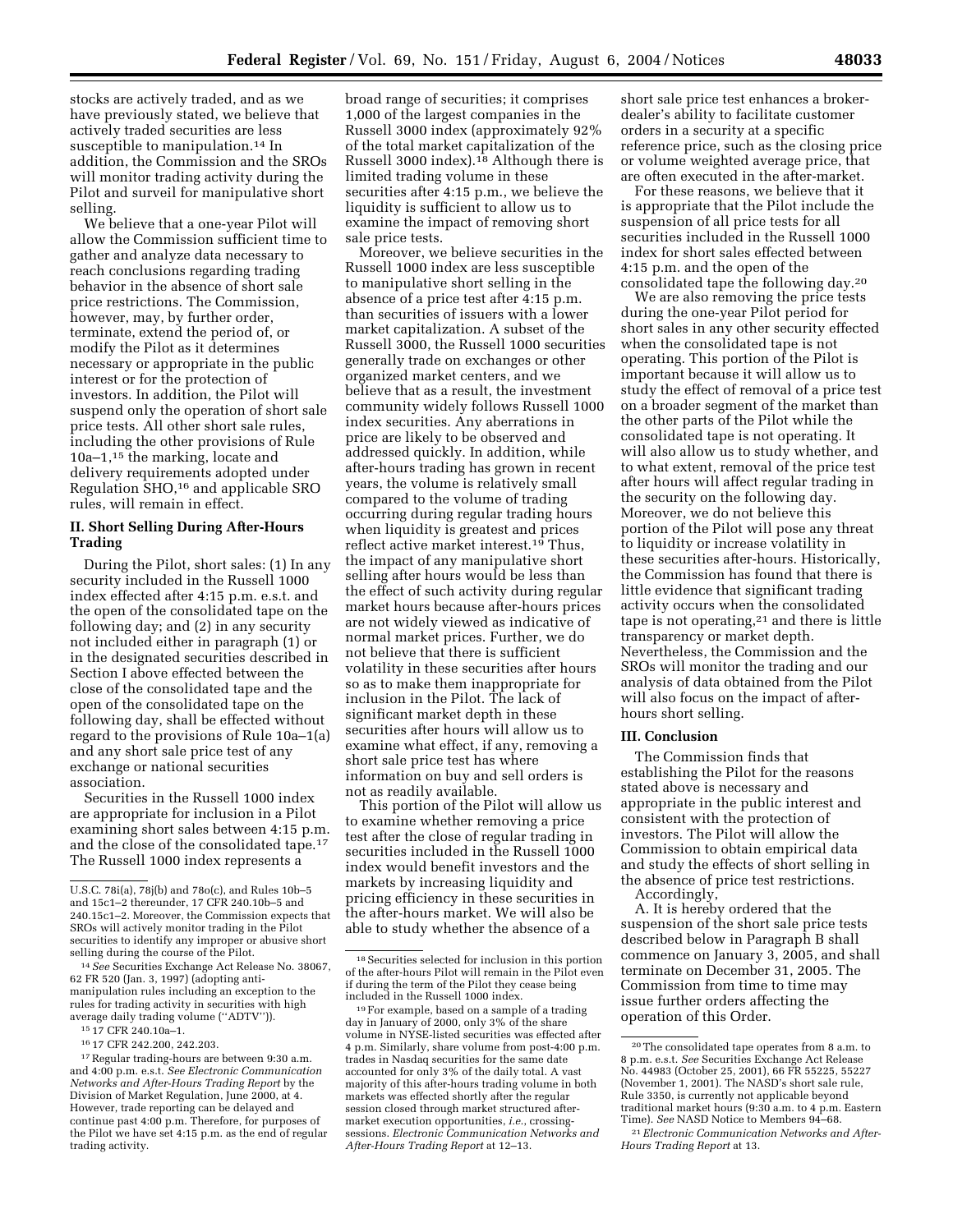B. It is further ordered that the provisions of Rule 10a–1(a) and any short sale price test of any exchange or national securities association are suspended with respect to:

(1) Short sales in the securities set forth in Appendix A to this Order;

(2) Short sales in any security included in the Russell 1000 index effected between 4:15 p.m. e.s.t. and the open of the consolidated tape on the following day; and

(3) Short sales in any security not included in paragraphs (1) and (2) above effected between the close of the consolidated tape and the open of the consolidated tape on the following day.

All other provisions of Rule 10a–1 shall remain in effect.

C. It is further ordered that no selfregulatory organization shall have a rule that is not in conformity with or conflicts with the provisions of Paragraph B. All other provisions of the rules of any self-regulatory organization shall remain in effect.

By the Commission.

**Jill M. Peterson,** 

*Assistant Secretary.*

## **Appendix A**

The following securities are subject to this Order:

| Ticker<br>symbol       | Company name                    |
|------------------------|---------------------------------|
| A                      | AGILENT TECHNOLOGIES INC        |
| AAI                    | AIRTRAN HOLDINGS INC            |
| AAON                   | <b>AAON INC</b>                 |
| ABC                    | AMERISOURCEBERGEN CORP          |
| ABCO                   | ADVISORY BOARD CO               |
| ABCW                   | ANCHOR BANCORP INC              |
| ABGX                   | <b>ABGENIX INC</b>              |
| ABK                    | AMBAC FINANCIAL GRP INC         |
| ABMD                   | <b>ABIOMED INC</b>              |
| ABR                    | ARBOR REALTY TRUST INC          |
| ABRX                   | ABLE LABORATORIES INC           |
| ABT                    | <b>ABBOTT LABORATORIES</b>      |
| ACAI                   | <b>ATLANTIC COAST AIRLINES</b>  |
| ACAP                   | AMERICAN PHYSICIANS CAP         |
| ACMR.                  | A C MOORE ARTS & CRAFTS         |
| ACTI                   | <b>ACTIVCARD CORP</b>           |
| <b>ACV</b>             | ALBERTO CULVER CO               |
| AD                     | <b>ADVO INC</b>                 |
| ADIC                   | ADVANCED DIGITAL INFO           |
| ADLR                   | <b>ADOLOR CORP</b>              |
| ADVNB                  | <b>ADVANTA CORP</b>             |
| AEIS                   | ADVANCED ENERGY INDS INC        |
| AES                    | <b>AES CORP</b>                 |
| AF                     | <b>ASTORIA FINANCIAL CORP</b>   |
| AFC                    | <b>ALLMERICA FINANCIAL CORP</b> |
| AFCO                   | <b>APPLIED FILMS CORP</b>       |
| AFFX                   | <b>AFFYMETRIX INC</b>           |
| AFR                    | AMERICAN FINANCIAL RLTY         |
| AGE                    | <b>EDWARDS AG INC</b>           |
| AGII                   | ARGONAUT GROUP INC              |
| AGN                    | <b>ALLERGAN INC</b>             |
| AGP                    | AMERIGROUP CORP                 |
| $AGR.B$                | AGERE SYSTEMS INC               |
| AGYS                   | <b>AGILYSYS INC</b>             |
| <b>AHC</b><br>$\ldots$ | AMERADA HESS CORP               |

| Ticker<br>symbol | Company name                                          | Ticker<br>symbol         | Company name                                        |
|------------------|-------------------------------------------------------|--------------------------|-----------------------------------------------------|
| AHG              | APRIA HEALTHCARE GROUP                                | <b>BDG</b>               | <b>BANDAG INC</b>                                   |
| AHR              | ANTHRACITE CAPITAL INC                                | <b>BDN</b>               | <b>BRANDYWINE REALTY TRUST</b>                      |
| AHS              | AMN HEALTHCARE SERVICES                               | BEAS                     | <b>BEA SYSTEMS INC</b>                              |
| AINV             | APOLLO INVESTMENT CORP                                | BEAV                     | <b>BE AEROSPACE INC</b>                             |
| AIQ              | ALLIANCE IMAGING INC                                  | BEBE                     | BEBE STORES INC                                     |
| AKAM             | AKAMAI TECHNOLOGIES                                   | <b>BEC </b>              | BECKMAN COULTER INC                                 |
| ALD              | ALLIED CAPITAL CORP                                   | <b>BEN</b>               | <b>FRANKLIN RESOURCES INC</b>                       |
| ALEX             | ALEXANDER & BALDWIN INC                               | BF.B                     | <b>BROWN FORMAN CORP</b>                            |
| ALGN             | ALIGN TECHNOLOGY INC                                  | <b>BFS</b>               | SAUL CENTERS INC                                    |
| ALKS             | <b>ALKERMES INC</b>                                   | BGFV                     | BIG 5 SPORTING GOODS                                |
| ALL              | ALLSTATE CORP                                         | <b>BGP</b>               | BORDERS GROUP INC                                   |
| ALOG             | ANALOGIC CORP                                         | <b>BHS</b>               | <b>BROOKFIELD HOMES CORP</b>                        |
| ALSC             | ALLIANCE SEMICONDUCTOR                                | <b>BIIB</b>              | <b>BIOGEN IDEC INC</b>                              |
| ALX              | ALEXANDERS INC                                        | <b>BIO</b>               | <b>BIO-RAD LABORATORIES INC</b>                     |
| AMD              | ADVANCED MICRO DEVICES                                | BIOV                     | <b>BIOVERIS CORPORATION</b>                         |
| AMED             | AMEDISYS INC                                          | <b>BJ</b>                | BJS WHOLESALE CLUB INC                              |
| AML              | AMLI RESIDENTIAL PPTYS                                | <b>BLC</b>               | <b>BELO CORP</b>                                    |
| AMMD             | AMERICAN MEDICAL SYSTEMS                              | <b>BLS</b>               | <b>BELLSOUTH CORP</b>                               |
| AMRI             | ALBANY MOLECULAR RESRCH                               | BMC                      | <b>BMC SOFTWARE INC</b>                             |
| AMTD  I          | AMERITRADE HOLDING CORP                               | <b>BNI</b>               | <b>BURLINGTON NORTHERN</b>                          |
| ANDW             | <b>ANDREW CORP</b>                                    | BOBE                     | <b>BOB EVANS FARMS INC</b>                          |
| ANEN             | <b>ANAREN INC</b>                                     | BPOP                     | POPULAR INC                                         |
| ANH              | ANWORTH MORTGAGE ASSET                                | BR                       | BURLINGTON RESOURCES INC                            |
| ANSI             | ADVANCED                                              | BRCD                     | <b>BROCADE COMMUNICATIONS</b>                       |
|                  | NEUROMODULATION<br>ANSWERTHINK INC                    | BRCM                     | <b>BROADCOM CORP</b>                                |
| ANSR<br>ANSS     |                                                       | <b>BRL</b><br><b>BRO</b> | <b>BARR PHARMACEUTICALS IN</b><br>BROWN & BROWN INC |
| AOS              | ANSYS INC<br>SMITH A O CORP                           | <b>BRW</b>               | <b>BRISTOL WEST HLDGS INC</b>                       |
| AOT              | APOGENT TECHNOLOGIES                                  | <b>BRY</b>               | BERRY PETROLEUM CO                                  |
| APC              | ANADARKO PETROLEUM CORP                               | BSBN                     | <b>BSB BANCORP</b>                                  |
| APCC             | AMERICAN PWR CONVERSION                               | <b>BSC </b>              | <b>BEAR STEARNS COS INC</b>                         |
| APH              | <b>AMPHENOL CORP</b>                                  | BSTE                     | <b>BIOSITE INC</b>                                  |
| APOG             | APOGEE ENTERPRISES INC                                | <b>BSX </b>              | <b>BOSTON SCIENTIFIC CO</b>                         |
| APOL             | APOLLO GROUP INC                                      | BTRX                     | <b>BARRIER THERAPEUTICS INC</b>                     |
| APPB             | APPLEBEES INTERNATIONAL                               | BWS                      | <b>BROWN SHOE INC</b>                               |
| APPX             | AMERICAN PHARMA PARTNERS                              | <b>BXS</b>               | <b>BANCORPSOUTH INC</b>                             |
| APSG             | APPLIED SIGNAL TECH                                   | <b>BYD</b>               | <b>BOYD GAMING CORP</b>                             |
| ARE              | ALEXANDRIA REAL ESTATE                                | CAC                      | <b>CAMDEN NATIONAL CORP</b>                         |
| ARTC             | ARTHROCARE CORP                                       | CACH                     | <b>CACHE INC</b>                                    |
| ARW              | ARROW ELECTRONICS INC                                 | CAH                      | CARDINAL HEALTH INC                                 |
| ARXX             | <b>AEROFLEX INC</b>                                   | CAI                      | CACI INTERNATIONAL INC                              |
| ASBC             | ASSOCIATED BANC CORP                                  | CAKE                     | CHEESECAKE FACTORY INC                              |
| ASCA             | AMERISTAR CASINOS INC                                 | CAL                      | <b>CONTINENTAL AIRLINES INC</b>                     |
| ASGR             | AMERICA SERVICE GROUP                                 | CALM                     | CAL MAINE FOODS INC                                 |
| ASKJ             | ASK JEEVES INC                                        | CAM                      | COOPER CAMERON CORP                                 |
| ASTE             | ASTEC INDUSTRIES INC                                  | CAMD                     | CALIFORNIA MICRO DEVICES                            |
| ATAC             | AFTERMARKET TECHNOLOGY                                | CARS                     | CAPITAL AUTOMOTIVE REIT                             |
| ATG              | AGL RESOURCES INC<br>ALLEGHENY TECHNOLOGIES           | CASY<br>CATY             | CASEYS GENERAL STORES<br>CATHAY GENERAL BANCORP     |
| ATI   <br>ATK    | ALLIANT TECHSYSTEMS                                   | CB                       | CHUBB CORP                                          |
| ATMI             | ATMI INC                                              | CBB                      | CINCINNATI BELL INC                                 |
| ATML             | <b>ATMEL CORP</b>                                     | CBSH                     | <b>COMMERCE BANCSHARES INC</b>                      |
| ATN              | ACTION PERFORMANCE COS                                | CBSS                     | <b>COMPASS BANCSHARES INC</b>                       |
| ATR              | APTARGROUP INC                                        | CBT                      | CABOT CORP                                          |
|                  | ATRX    ATRIX LABS INC                                | CBU                      | <b>COMMUNITY BANK SYSTEMS</b>                       |
| AUGT             | AUGUST TECHNOLOGY CORP                                | $CCCG$                   | <b>CCC INFORMATION SVCS</b>                         |
|                  | AV  AVAYA INC                                         | CCE                      | <b>COCA COLA ENTERPRISE</b>                         |
| AVID             | AVID TECHNOLOGY INC                                   | CCRN                     | <b>CROSS</b><br><b>COUNTRY</b>                      |
|                  | AVTR    AVATAR HOLDINGS INC                           |                          | <b>HEALTHCARE</b>                                   |
| AVX              | <b>AVX CORP</b>                                       | CCRT                     | <b>COMPUCREDIT CORP</b>                             |
| AVY              | AVERY DENNISON CORP                                   | CCU                      | CLEAR CHANNEL COMM INC                              |
| AWBC             | AMERICANWEST BANCORP                                  | $CDE$                    | COEUR D ALENE MINES CORP                            |
|                  | AWE    AT&T WIRELESS SERVICES                         | CDI                      | CDI CORP                                            |
| AWR              | AMERICAN STATES WATER CO                              | CDIS                     | CAL DIVE INTERNATIONAL                              |
|                  | AXE    ANIXTER INTERNATIONAL                          | CDT                      | CABLE DESIGN TECHNOLOGY                             |
| AYI              | ACUITY BRANDS INC                                     | CEG                      | <b>CONSTELLATION ENERGY GRP</b>                     |
| AZR              | <b>AZTAR CORP</b>                                     | CENT                     | <b>CENTRAL GARDEN &amp; PET CO</b>                  |
| B                | <b>BARNES GROUP INC</b>                               | CERN                     | <b>CERNER CORP</b>                                  |
| <b>BBA</b>       | BOMBAY CO INC                                         | CEY                      | <b>CERTEGY INC</b>                                  |
| BBOX             | <b>BLACK BOX CORP</b>                                 | CFBX                     | <b>COMMUNITY FIRST BANK</b>                         |
|                  | BBT    BB&T CORP                                      |                          | CFC    COUNTRYWIDE FINANCIAL                        |
|                  | BC    BRUNSWICK CORP<br>BCSI    BLUE COAT SYSTEMS INC |                          | CG    LOEWS CORP—CAROLINA GR                        |
|                  |                                                       |                          | CGC    CASCADE NATURAL GAS CORP                     |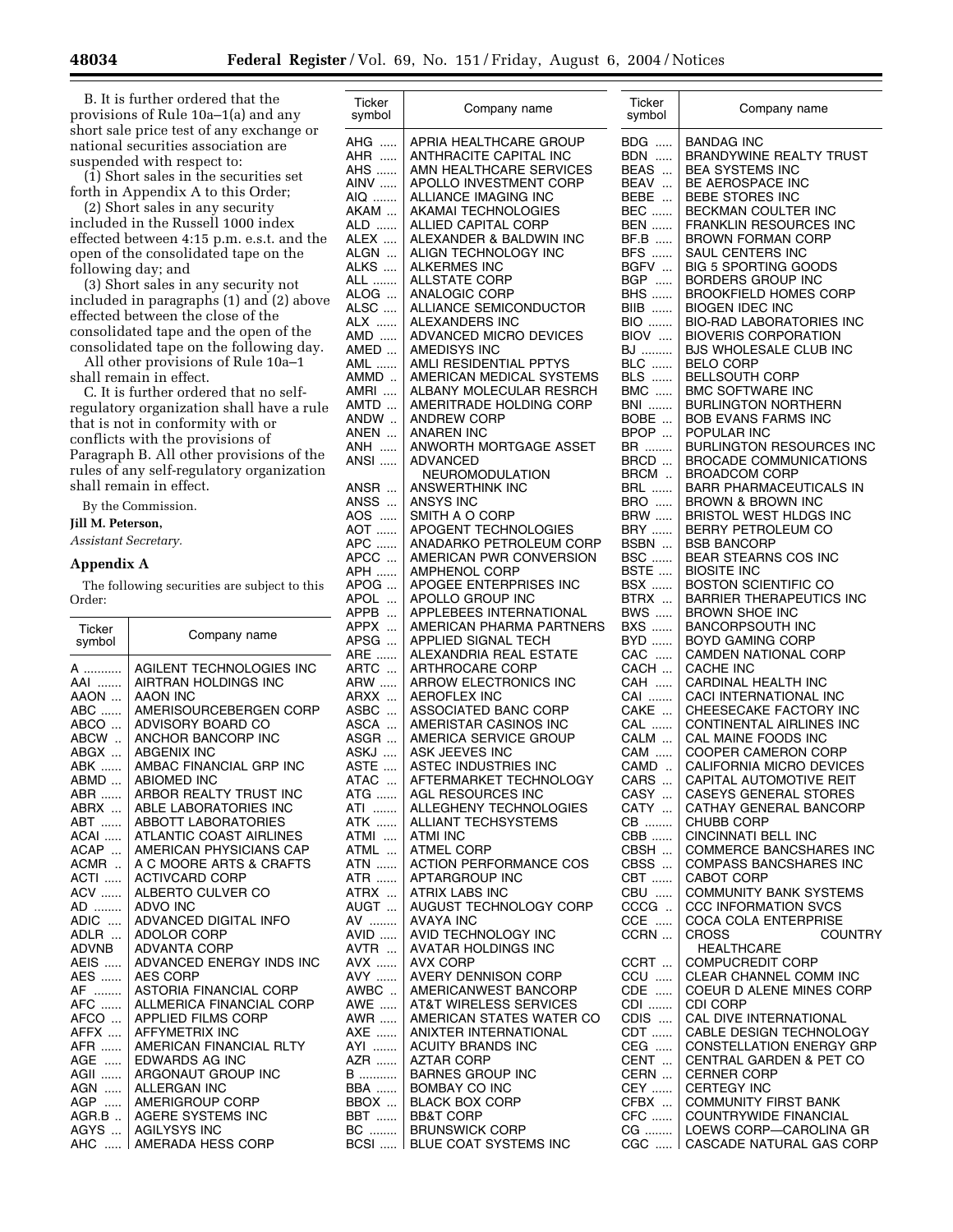÷.

| Ticker<br>symbol       | Company name                                      | Ticker<br>symbol   | Company name                                         | Ticker<br>symbol          | Company name                                                 |
|------------------------|---------------------------------------------------|--------------------|------------------------------------------------------|---------------------------|--------------------------------------------------------------|
| CGX                    | CONSOLIDATED GRAPHIC                              | CYTK               | <b>CYTOKINETICS INC</b>                              | ETM                       | ENTERCOM COMMUNICATIONS                                      |
| CHCO                   | CITY HOLDING CO                                   | DAR                | DARLING INTERNATIONAL                                | ETR                       | <b>ENTERGY CORP</b>                                          |
| CHE                    | CHEMED CORPORATION                                | DBRN               | DRESS BARN INC                                       | EV                        | <b>EATON VANCE CORP</b>                                      |
| CHFC<br>СНН            | CHEMICAL FINANCIAL CORP<br>CHOICE HOTELS INTL INC | <b>DCI</b><br>DCLK | DONALDSON INC<br>DOUBLECLICK INC                     | EXLT<br>EYET              | <b>EXULT INC</b><br>EYETECH PHARMACEUTICALS                  |
| .<br><b>CHK</b>        | CHESAPEAKE ENERGY CORP                            | <b>DCN</b>         | DANA CORP                                            | <b>FAC</b>                | FIRST ACCEPTANCE CORP                                        |
| CHRD                   | CHORDIANT SOFTWARE INC                            | DDIC               | <b>DDI CORP</b>                                      | FADV                      | FIRST ADVANTAGE CORP                                         |
| CHRS                   | CHARMING SHOPPES INC                              | DDS                | DILLARDS INC                                         | ${\sf FBC}$               | FLAGSTAR BANCORP INC                                         |
| CHTT                   | <b>CHATTEM INC</b>                                | DECK               | DECKERS OUTDOOR CORP                                 | FBTX                      | <b>FRANKLIN BANK CORP</b>                                    |
| CHUX                   | O CHARLEYS INC                                    | <b>DGII</b>        | DIGI INTL INC                                        | FCE.A.                    | FOREST CITY ENTRPRS                                          |
| CI                     | <b>CIGNA CORP</b>                                 | DGIN               | DIGITAL INSIGHT CORP                                 | <b>FCH </b>               | FELCOR LODGING TRUST INC                                     |
| $CIA$<br>CIMA          | CITIZENS INC<br><b>CIMA LABS INC</b>              | DHC<br>DIS         | DANIELSON HOLDING CORP<br>DISNEY WALT CO             | <b>FCNCA</b><br>$FCX$     | <b>FIRST CITIZENS BANCSHRS</b><br>FREEPORT-MCMORAN C&G       |
| CK                     | <b>CROMPTON CORP</b>                              | DJO                | DJ ORTHOPEDICS INC                                   | FD                        | FEDERATED DEPT STORE                                         |
| CKEC                   | CARMIKE CINEMAS INC                               | <b>DKS</b>         | DICKS SPORTING GOODS INC                             | FDS                       | FACTSET RESEARCH SYSTEMS                                     |
| CKFR                   | <b>CHECKFREE CORP</b>                             | DLTR               | DOLLAR TREE STORES INC                               | FFFL                      | FIDELITY BANKSHARES INC                                      |
| <b>CKH </b>            | SEACOR HOLDINGS INC                               | DMRC               | <b>DIGIMARC CORP</b>                                 | FFIN                      | FIRST FINL BANKSHARES                                        |
| <b>CKR</b>             | <b>CKE RESTAURANTS INC</b>                        | DOV<br>DOVP        | <b>DOVER CORP</b><br>DOV PHARMACEUTICAL INC          | FIC<br>FIF                | <b>FAIR ISAAC CORP</b>                                       |
| CL<br><b>CLE</b>       | COLGATE PALMOLIVE CO<br><b>CLAIRES STORES INC</b> | DP                 | <b>DIAGNOSTIC PRODUCTS CORP</b>                      | FINL                      | FINANCIAL FED CORP<br><b>FINISH LINE INC</b>                 |
| CLFC                   | <b>CENTER FINANCIAL CORP</b>                      | DPMI               | DUPONT PHOTOMASKS INC                                | FISI                      | FINANCIAL INSTNS INC                                         |
| CLRS                   | <b>CLARUS CORP</b>                                | DPTR               | DELTA PETROLEUM CORP                                 | FL                        | FOOT LOCKER INC                                              |
| CLSR                   | <b>CLOSURE MEDICAL CORP</b>                       | DRE                | DUKE REALTY CORP                                     | <b>FLB</b>                | FIRST NATL BANKSHARES                                        |
| CLZR                   | <b>CANDELA CORP</b>                               | DRXR               | DREXLER TECHNOLOGY CORP                              | FLO                       | FLOWERS FOODS INC                                            |
| CMLS                   | <b>CUMULUS MEDIA INC</b>                          | DSS                | <b>QUANTUM CORP</b>                                  | <b>FLR</b>                | <b>FLUOR CORP</b>                                            |
| CMPC<br>CMS            | <b>COMPUCOM SYSTEMS INC</b><br>CMS ENERGY CORP    | DTAS<br>DTPI       | <b>DIGITAS INC</b><br>DIAMONDCLUSTER INTL INC        | FLYR<br>FMER              | NAVIGANT INTERNATIONAL<br><b>FIRSTMERIT CORP</b>             |
| CMTL                   | <b>COMTECH TELECOMM</b>                           | DTSI               | DIGITAL THEATRE SYSTEMS                              | FMKT                      | <b>FREEMARKETS INC</b>                                       |
| CMTY                   | <b>COMMUNITY BANKS INC</b>                        | DUSA               | DUSA PHARMACEUTICALS INC                             | FOBB                      | FIRST OAK BROOK BANCSHRS                                     |
| <b>CNA</b><br>$\cdots$ | CNA FINANCIAL CORP                                | DV                 | <b>DEVRY INC</b>                                     | <b>FOE</b>                | <b>FERRO CORP</b>                                            |
| <b>CNB</b><br>$\cdots$ | COLONIAL BANCGROUP INC                            | DVD                | DOVER MOTORSPORTS INC                                | FON                       | SPRINT FON GROUP                                             |
| CNMD                   | <b>CONMED CORP</b>                                | EAC                | <b>ENCORE ACQUISITION CO</b>                         | FORR                      | FORRESTER RESEARCH INC                                       |
| <b>CNT</b>             | CENTERPOINT PPTYS TRUST                           | EAS<br>EASI        | <b>ENERGY EAST CORP</b>                              | FPIC                      | FPIC INSURANCE GROUP INC                                     |
| COCO<br>COKE           | CORINTHIAN COLLEGES INC<br>COCA COLA BOTTLING     | EBAY               | ENGINEERED SUPPORT SYS<br><b>EBAY INC</b>            | FPL<br>FR                 | FPL GROUP INC<br>FIRST INDUSTRIAL RLTY TR                    |
| COLB                   | COLUMBIA BKG SYSTEM INC                           | EBF                | ENNIS BUSINESS FORMS INC                             | FRED                      | <b>FREDS INC</b>                                             |
| <b>COO</b><br>$\cdots$ | COOPER COMPANIES INC                              | ECLG               | <b>ECOLLEGE COM</b>                                  | <b>FRK</b>                | FLORIDA ROCK INDUSTRIES                                      |
| COP<br>.               | <b>CONOCOPHILLIPS</b>                             | ECSI               | ENDOCARDIAL SOLUTIONS                                | FRME                      | FIRST MERCHANTS CORP                                         |
| CORI                   | <b>CORILLIAN CORP</b>                             | $\mathsf{ED}$      | CONSOLIDATED EDISON INC                              | FRNT                      | FRONTIER AIRLINES INC                                        |
| COSI                   | <b>COSI INC</b>                                   | EDLG               | EDUCATION LENDING GROUP                              | <b>FRT</b>                | FEDERAL REALTY INVT                                          |
| COST<br>CPB            | COSTCO WHOLESALE CORP<br>CAMPBELL SOUP CO         | EDS<br>EFD         | ELECTRONIC DATA SYSTEMS<br><b>EFUNDS CORP</b>        | <b>FRX</b><br><b>FSH </b> | FOREST LABS INC<br>FISHER SCIENTIFIC INTL                    |
| CPHD                   | <b>CEPHEID INC</b>                                | EFII               | ELECTRONICS FOR IMAGING                              | FSLA                      | FIRST SENTINEL BANCORP                                       |
| CPKI                   | CALIFORNIA PIZZA KITCHEN                          | EFX                | <b>EQUIFAX INC</b>                                   | FTBK                      | FRONTIER FINANCIAL CORP                                      |
| CPRT                   | <b>COPART INC</b>                                 | EGN                | <b>ENERGEN CORP</b>                                  | FTI                       | FMC TECHNOLOGIES INC                                         |
| CPS                    | <b>CHOICEPOINT INC</b>                            | EGOV               | NIC INC                                              | <b>FUL </b>               | FULLER H B CO                                                |
| <b>CPWM</b>            | COST PLUS INC                                     | EIX                | EDISON INTERNATIONAL                                 | G                         | GILLETTE CO                                                  |
| CRA                    | APPLERA CORP CELERA<br><b>CRAWFORD &amp; CO</b>   | EL                 | ESTEE LAUDER COMPANIES                               | GAS                       | NICOR INC<br><b>GREATER BAY BANCORP</b>                      |
| CRD.B.<br>CRN          | <b>CORNELL COMPANIES INC</b>                      | ELNK<br>ELON       | <b>EARTHLINK INC</b><br><b>ECHELON CORP</b>          | GBBK<br>GBCI              | <b>GLACIER BANCORP INC</b>                                   |
| CRS                    | CARPENTER TECHNOLOGY                              | ELY                | CALLAWAY GOLF CO                                     | GBND                      | <b>GENERAL BINDING CORP</b>                                  |
| CRWN                   | CROWN MEDIA HOLDINGS INC                          | <b>EMC</b>         | E M C CORP                                           | GBP                       | <b>GABLES RESIDENTIAL TRUST</b>                              |
| CSC                    | <b>COMPUTER SCIENCES CORP</b>                     | $ENDP$             | <b>ENDO PHARMACEUTICALS</b>                          | GBX                       | <b>GREENBRIER COMPANIES INC</b>                              |
| CSE                    | CAPITALSOURCE INC                                 | ENMC               | ENCORE MEDICAL CORP                                  | GCO                       | <b>GENESCO INC</b>                                           |
| CSS                    | <b>CSS INDUSTRIES INC</b>                         | ENTG               | <b>ENTEGRIS INC</b>                                  | <b>GDI</b>                | <b>GARDNER DENVER INC</b>                                    |
| CSTR<br>CSX            | <b>COINSTAR INC</b><br><b>CSX CORP</b>            | <b>ENZ</b><br>EOG  | <b>ENZO BIOCHEM INC</b><br>EOG RESOURCES INC         | GDYS<br>GEF               | <b>GOODYS FAMILY CLOTHING</b><br><b>GREIF INC</b>            |
| CTB                    | COOPER TIRE & RUBBER CO                           | EOP                | EQUITY OFFICE PPTYS TR                               | GERN                      | <b>GERON CORP</b>                                            |
| CTBI                   | COMMUNITY TRUST BANCORP                           | EPAX               | AMBASSADORS GROUP INC                                | GET                       | <b>GAYLORD ENTMT CO</b>                                      |
| CTCO                   | <b>COMMONWEALTH TEL ENT</b>                       | EPEX               | EDGE PETROLEUM CORP                                  | GGG                       | <b>GRACO INC</b>                                             |
| CTIC                   | CELL THERAPEUTICS INC                             | EPIC               | EPICOR SOFTWARE CORP                                 | GGP                       | <b>GENERAL GROWTH PPTYS INC</b>                              |
| CTL                    | <b>CENTURYTEL INC</b>                             | EPIX               | EPIX MEDICAL INC                                     | GIFI                      | <b>GULF ISLAND FABRICATION</b>                               |
| CTO                    | CONSOLIDATED TOMOKA LAND                          | EQR<br><b>EQT</b>  | <b>EQUITY RESIDENTIAL</b>                            | GISX                      | <b>GLOBAL IMAGING SYSTEMS</b>                                |
| <b>CTR</b><br>CTS      | <b>CATO CORP</b><br>CTS CORP                      | ERES               | EQUITABLE RESOURCES INC<br>ERESEARCHTECHNOLOGY INC   | <b>GKSRA</b><br>GLT       | <b>G&amp;K SERVICES INC</b><br><b>GLATFELTER</b>             |
| CTSH                   | COGNIZANT TECH SOLUTIONS                          | ESCA               | <b>ESCALADE INC</b>                                  | GLW                       | <b>CORNING INC</b>                                           |
| CTXS                   | CITRIX SYSTEMS INC                                | ESIO               | ELECTRO SCIENTIFIC INDS                              | GMRK                      | <b>GULFMARK OFFSHORE INC</b>                                 |
| <b>CUB</b>             | <b>CUBIC CORP</b>                                 | ESL                | ESTERLINE TECHNOLOGIES                               | <b>GMT</b>                | <b>GATX CORP</b>                                             |
| CUNO                   | <b>CUNO INC</b>                                   | ESPD               | <b>ESPEED INC</b>                                    | GPC                       | <b>GENUINE PARTS CO</b>                                      |
| CUZ                    | <b>COUSINS PROPERTIES INC</b>                     | ESS                | <b>ESSEX PROPERTY TRUST INC</b>                      | GPI                       | GROUP 1 AUTOMOTIVE INC                                       |
| CV<br>CVTX             | CENTRAL VERMONT PUB SVC<br>CV THERAPEUTICS INC    | ESST<br>ESV        | <b>ESS TECHNOLOGY INC</b><br>ENSCO INTERNATIONAL INC | GPP<br><b>GPT</b>         | <b>GOVERNMENT PPTYS TRUST</b><br><b>GREENPOINT FINANCIAL</b> |
|                        | CYPB    CYPRESS BIOSCIENCES INC                   |                    | ET    E TRADE FINANCIAL CORP                         | GRC                       | <b>GORMAN RUPP CO</b>                                        |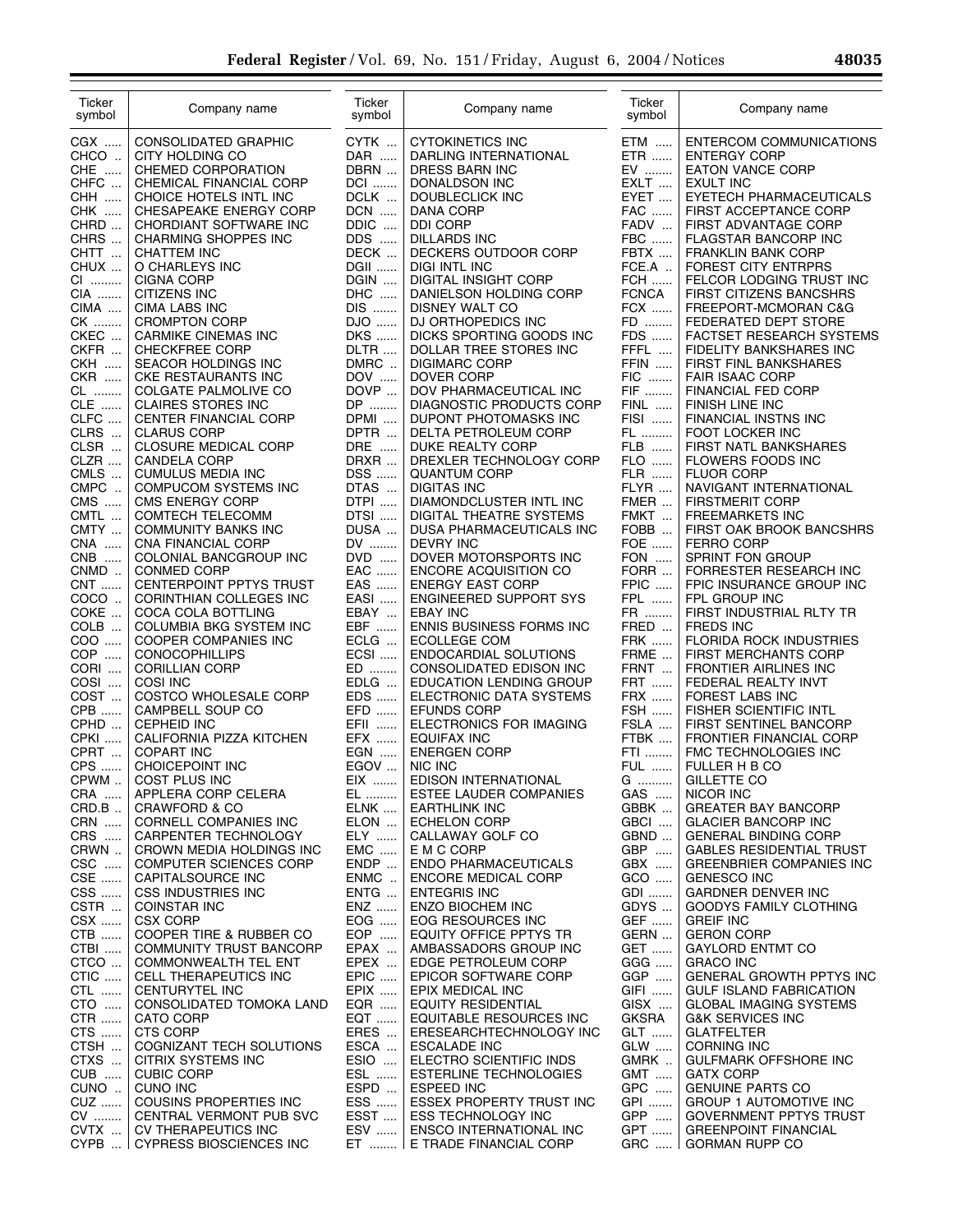$\equiv$ 

 $\equiv$ 

| Ticker<br>symbol               | Company name                                           | Ticker<br>symbol | Company name                                          | Ticker<br>symbol         | Company name                                         |
|--------------------------------|--------------------------------------------------------|------------------|-------------------------------------------------------|--------------------------|------------------------------------------------------|
| GS                             | GOLDMAN SACHS GROUP INC                                | ISRG             | INTUITIVE SURGICAL INC                                | <b>MAA</b>               | MID-AMER APT CMNTYS                                  |
| GT                             | <b>GOODYEAR TIRE &amp; RUBBER</b>                      | ISSC             | INNOVATIVE SOLUTIONS                                  | <b>MAG</b>               | MAGNETEK INC                                         |
| GTI<br>GTK                     | <b>GRAFTECH INTL LTD</b><br><b>GTECH HOLDINGS CORP</b> | $IT$<br>ITCD     | <b>GARTNER INC</b><br><b>ITC DELTACOM INC</b>         | MAPX<br>MATK             | <b>MAPICS INC</b><br><b>MARTEK BIOSCIENCES CORP</b>  |
| GTY                            | <b>GETTY REALTY CORP</b>                               | ITLA             | <b>ITLA CAPITAL CORP</b>                              | MATW                     | MATTHEWS INTERNATIONAL                               |
| GW                             | <b>GREY WOLF INC</b>                                   | <b>ITW</b>       | ILLINOIS TOOL WORKS INC                               | <b>MAY</b>               | MAY DEPARTMENT STORES CO                             |
| <b>GWR</b>                     | <b>GENESEE &amp; WYOMING INC</b>                       | IUSA             | <b>INFOUSA INC</b>                                    | MBTF                     | <b>MBT FINANCIAL CORP</b>                            |
| GWW<br>GY                      | <b>GRAINGER W W INC</b><br><b>GENCORP INC</b>          | $IVD$<br>JBL     | <b>IVAX DIAGNOSTICS INC</b><br>JABIL CIRCUIT INC      | $MCBC$<br><b>MCDTA</b>   | MACATAWA BANK CORP<br><b>MCDATA CORP</b>             |
| HARB                           | HARBOR FLORIDA BANCSHRS                                | JBLU             | JETBLUE AIRWAYS CORP                                  | <b>MCH</b>               | MILLENNIUM CHEMICALS                                 |
| <b>HAS</b>                     | <b>HASBRO INC</b>                                      | <b>JCI</b>       | JOHNSON CONTROLS INC                                  | MCRL                     | <b>MICREL INC</b>                                    |
| HBAN                           | <b>HUNTINGTON BANCSHARES</b>                           | JCOM             | <b>J2 GLOBAL COMMUNICATIONS</b>                       | $MDC$                    | MDC HOLDINGS INC                                     |
| HBEK<br>HBHC                   | <b>HUMBOLDT BANCORP</b>                                | JEF<br>JJSF      | JEFFERIES GROUP INC<br>J & J SNACK FOODS CO           | MDCO<br>MEDT             | <b>MEDICINES CO</b><br>MEDSOURCE TECHNOLOGIES        |
| HC                             | <b>HANCOCK HOLDING CO</b><br>HANOVER COMPRESSOR CO     | JJZ              | JACUZZI BRANDS INC                                    | MERQ                     | MERCURY INTERACTIVE CORP                             |
| <b>HCA</b>                     | <b>HCA INC</b>                                         | JKHY             | <b>HENRY JACK &amp; ASSOCIATES</b>                    | METH                     | METHODE ELECTRS INC                                  |
| <b>HCP</b><br>$\cdots$         | HEALTH CARE PROPERTY INV                               | JLG              | JLG INDUSTRIES INC                                    | <b>MFA</b>               | MFA MORTGAGE INVESTMENTS                             |
| HD                             | HOME DEPOT INC<br><b>HARLEY DAVIDSON INC</b>           | JNJ              | JOHNSON & JOHNSON<br><b>JOY GLOBAL INC</b>            | <b>MFW</b><br>MGG        | M & F WORLDWIDE CORP                                 |
| ${\sf HDI}$<br><b>HET</b>      | HARRAHS ENTMT INC                                      | JOYG<br>JUPM     | <b>JUPITERMEDIA CORP</b>                              | <b>MHC</b>               | <b>MGM MIRAGE</b><br>MANUFACTURED HOME               |
| <b>HH</b>                      | HOOPER HOLMES INC                                      | KBH              | <b>KB HOME</b>                                        |                          | <b>CMNTYS</b>                                        |
| <b>HHS</b>                     | HARTE HANKS INC                                        | KERX             | <b>KERYX BIOPHARMACEUTICALS</b>                       | <b>MHO</b>               | M/I HOMES INC                                        |
| <b>HIH</b>                     | HIGHLAND HOSPITALITY                                   | <b>KEX </b>      | <b>KIRBY CORP</b>                                     | $MICU$                   | MICURON PHARMACEUTICALS                              |
| <b>HIW </b><br><b>HLR</b>      | HIGHWOODS PROPERTIES INC<br>HOLLINGER INTERNATIONAL    | KEYS<br>KFED     | KEYSTONE AUTOMOTIVE INDS<br>K FED BANCORP             | MIDD<br>MIL              | <b>MIDDLEBY CORP</b><br>MILLIPORE CORP               |
| HLTH                           | <b>WEBMD CORP</b>                                      | KLAC             | <b>KLA-TENCOR CORP</b>                                | MIPS                     | MIPS TECHNOLOGIES INC                                |
| <b>HME</b><br>$\cdots$         | HOME PROPERTIES INC                                    | KMRT             | KMART HOLDING CORP                                    | <b>MKC</b>               | MCCORMICK & CO INC                                   |
| HMX                            | <b>HARTMARX CORP</b>                                   | KNGT             | KNIGHT TRANSN INC                                     | <b>MKL</b>               | <b>MARKEL CORP</b>                                   |
| <b>HNR</b><br>$\cdots$<br>HOMS | HARVEST NATURAL RES<br>HOMESTORE INC                   | KNTA<br>KO       | KINTERA INC<br>COCA COLA CO                           | MKSI<br>MLAN             | MKS INSTRUMENTS INC<br><b>MIDLAND CO</b>             |
| HOTT                           | HOT TOPIC INC                                          | KOPN             | KOPIN CORP                                            | $\mathsf{MMC}$           | MARSH & MCLENNAN COS                                 |
| HP                             | <b>HELMERICH &amp; PAYNE INC</b>                       | KR               | <b>KROGER CO</b>                                      | MNRO                     | MONRO MUFFLER BRAKE INC                              |
| HRB<br>$\cdots$                | BLOCK H & R INC                                        | <b>KRB</b>       | <b>MBNA CORP</b>                                      | MNST                     | MONSTER WORLDWIDE INC                                |
| HRH<br>$\cdots$<br><b>HSY</b>  | HILB ROGAL & HOBBS CO<br>HERSHEY FOODS CORP            | KRI<br>KROL      | KNIGHT RIDDER INC<br><b>KROLL INC</b>                 | MODI<br>MOGN             | MODINE MANUFACTURING CO                              |
| HTCH                           | HUTCHINSON TECHNOLOGY                                  | <b>KRT</b>       | KRAMONT REALTY TRUST                                  | $MON$                    | <b>MGI PHARMA INC</b><br>MONSANTO CO                 |
| HTLD                           | HEARTLAND EXPRESS INC                                  | KSE              | <b>KEYSPAN CORP</b>                                   | MONE                     | <b>MATRIXONE INC</b>                                 |
| <b>HUG </b>                    | HUGHES SUPPLY INC                                      | <b>KSS</b>       | KOHLS CORP                                            | MOV                      | MOVADO GROUP INC                                     |
| <b>HVT</b><br>$\cdots$         | HAVERTY FURNITURE INC                                  | KSWS             | K-SWISS INC                                           | <b>MPG</b>               | MAGUIRE PPTYS INC                                    |
| HYC.<br>$\cdots$<br>IAAI       | <b>HYPERCOM CORP</b><br>INSURANCE AUTO AUCTIONS        | KTO<br>KYPH      | K <sub>2</sub> INC<br><b>KYPHON INC</b>               | <b>MPX</b><br><b>MRD</b> | MARINE PRODUCTS CORP<br><b>MACDERMID INC</b>         |
| ICBC                           | INDEPENDENCE CMNTY BANK                                | L                | <b>LIBERTY MEDIA CORP</b>                             | MRGE                     | MERGE TECHNOLOGIES INC                               |
| ICCI                           | INSIGHT COMMUNICATIONS                                 | LABS             | <b>LABONE INC</b>                                     | <b>MRO</b>               | MARATHON OIL CORP                                    |
| ICOS                           | <b>ICOS CORP</b>                                       | LACO             | LAKES ENTERTAINMENT INC                               | <b>MRX</b>               | MEDICIS PHARMACEUTICAL                               |
| ICST<br>IDA                    | <b>INTEGRATED CIRCUIT SYS</b><br><b>IDACORP INC</b>    | LAWS<br>LBY      | <b>LAWSON PRODUCTS INC</b><br><b>LIBBEY INC</b>       | <b>MSA</b><br>MSCC       | MINE SAFETY APPLIANCES<br>MICROSEMI CORP             |
| $IDC$                          | INTERACTIVE DATA CORP                                  | LCI              | LANNETT CO INC                                        | MSEX                     | MIDDLESEX WATER CO                                   |
| IDNX                           | <b>IDENTIX INC</b>                                     | $LEG$            | LEGGETT & PLATT INC                                   | MSFG                     | MAINSOURCE FINANCIAL GRP                             |
| IES                            | INTEGRATED ELECTRICAL                                  | LEND             | ACCREDITED HOME LENDERS                               | <b>MSM</b>               | MSC INDL DIRECT INC                                  |
| IFLO<br>IFSIA                  | <b>I-FLOW CORP</b><br><b>INTERFACE INC</b>             | LEXG<br>LFB      | <b>LEXICON GENETICS INC</b><br>LONGVIEW FIBRE CO      | MTEX<br>MTG              | MANNATECH INC<br>MGIC INVESTMENT CORP                |
| IGT                            | INTL GAME TECHNOLOGY                                   | LG               | LACLEDE GROUP INC                                     | <b>MTN</b>               | VAIL RESORTS INC                                     |
| IHI                            | INFORMATION HOLDINGS INC                               | LHO              | LASALLE HOTEL PROPERTIES                              | MTRX                     | <b>MATRIX SERVICE CO</b>                             |
| ILA                            | <b>AQUILA INC</b>                                      | $LIFO$           | LIFECELL CORP                                         | MTW                      | MANITOWOC CO INC                                     |
| ILE<br>ILXO                    | <b>ISOLAGEN INC</b><br><b>ILEX ONCOLOGY INC</b>        | LIN<br>LIZ       | LINENS N THINGS INC<br>LIZ CLAIBORNE INC              | MUSA<br><b>MVL</b>       | <b>METALS USA INC</b><br>MARVEL ENTERPRISES INC      |
| IMCL                           | <b>IMCLONE SYSTEMS INC</b>                             | LKQX             | LKQ CORP                                              | MW                       | MENS WEARHOUSE INC                                   |
| IMDC                           | <b>INAMED CORP</b>                                     | LLY              | LILLY ELI & CO                                        | MWD                      | MORGAN STANLEY                                       |
| IMKTA                          | <b>INGLES MARKETS INC</b>                              | LNET             | LODGENET ENTMT CORP                                   | NABC                     | NEWALLIANCE BANCSHARES                               |
| IMMC                           | <b>IMMUNICON CORP</b>                                  | ${\sf LNR}$      | LNR PROPERTY CORP                                     | NABI                     | NABI BIOPHARMACEUTICALS                              |
| $IN$<br>INCY                   | <b>INFONET SVCS CORP</b><br><b>INCYTE CORP</b>         | LPNT<br>LPX      | LIFEPOINT HOSPITALS<br>LOUISIANA PACIFIC CORP         | NAFC<br><b>NATI</b>      | <b>NASH FINCH CO</b><br>NATIONAL INSTRS CORP         |
| $INDB$                         | INDEPENDENT BANK MA                                    | LSCC             | LATTICE SEMICONDUCTOR                                 | NAVG                     | NAVIGATORS GROUP INC                                 |
| INET                           | INET TECHNOLOGIES INC                                  | LSCP             | LASERSCOPE                                            | <b>NBIX </b>             | NEUROCRINE BIOSCIENCES                               |
| INHO                           | INDEPENDENCE HOLDING CO                                | LSE              | CAPITAL LEASE FUNDING                                 | NBL                      | NOBLE ENERGY INC                                     |
| INSU<br>$INT$                  | INSITUFORM TECHNOLOGIES<br>WORLD FUEL SVCS CORP        | LSS<br>LSTR      | LONE STAR TECHNOLOGIES<br><b>LANDSTAR SYSTEMS INC</b> | <b>NCS</b><br><b>NDC</b> | NCI BUILDING SYSTEMS INC<br>NDCHEALTH CORP           |
| INTC                           | <b>INTEL CORP</b>                                      | LTC              | LTC PROPERTIES INC                                    | <b>NEU</b>               | NEW MARKET CORPORATION                               |
| $INTU$                         | <b>INTUIT</b>                                          | LTD              | <b>LIMITED BRANDS INC</b>                             | <b>NFB</b>               | NORTH FORK BANCORP                                   |
| $IO$                           | INPUT/OUTPUT INC                                       | LTRE             | LEARNING TREE INTL INC                                | <b>NFP</b>               | NATIONAL FINL PARTNERS                               |
| $ION$<br>IPAS                  | <b>IONICS INC</b><br><b>IPASS INC</b>                  | $LUM$<br>$LXP$   | LUMINENT MORTGAGE CAP<br>LEXINGTON CORP PPTYS         | NHI<br><b>NITE</b>       | NATIONAL HEALTH INVS INC<br>KNIGHT TRADING GROUP INC |
| ISIS                           | ISIS PHARMACEUTICALS                                   |                  | LZ    LUBRIZOL CORP                                   | NLS                      | NAUTILUS GROUP INC                                   |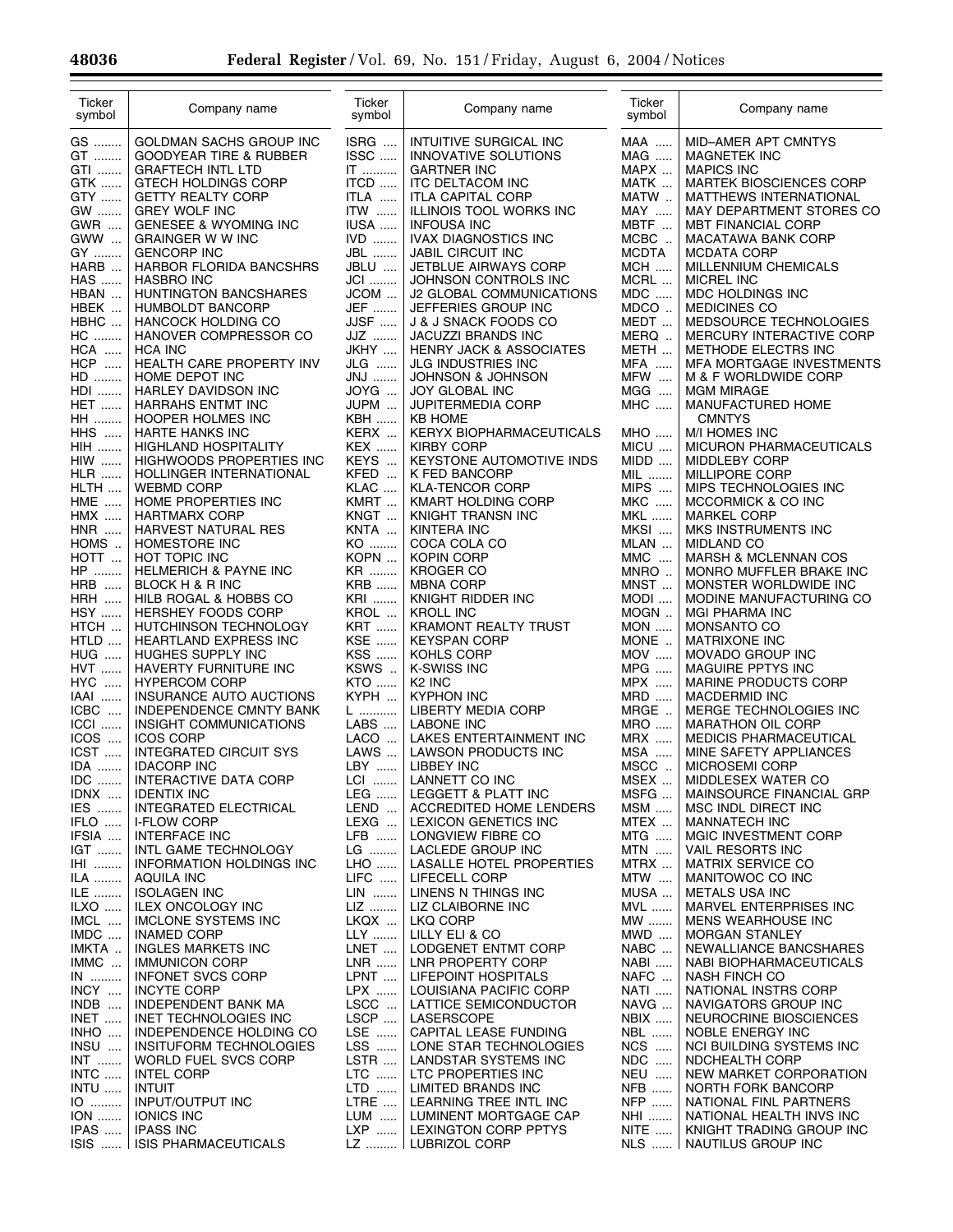| Ticker<br>symbol    | Company name                                         | Ticker<br>symbol   | Company name                                        | Ticker<br>symbol   | Company name                                        |
|---------------------|------------------------------------------------------|--------------------|-----------------------------------------------------|--------------------|-----------------------------------------------------|
| <b>NLY</b>          | ANNALY MORTAGE MGMT INC                              | PFGC               | PERFORMANCE FOOD GROUP                              | RLI                | <b>RLI CORP</b>                                     |
| NMG.A               | NEIMAN MARCUS GROUP INC                              | PFGI               | PROVIDENT FINANCIAL GRP                             | RLRN               | RENAISSANCE LEARNING INC                            |
| NNBR                | NN INC                                               | <b>PFS</b>         | PROVIDENT FINANCIAL SVCS                            | RMBS               | <b>RAMBUS INC</b>                                   |
| NNI                 | <b>NELNET INC</b>                                    | PFSB               | PENNFED FINANCIAL SVCS                              | <b>RMK</b>         | <b>ARAMARK CORP</b>                                 |
| NOVN<br>NPBC        | NOVEN PHARMACEUTICALS                                | PGNX<br>PH         | PROGENICS PHARMACEUTICAL<br>PARKER HANNIFIN CORP    | ROG<br><b>ROH</b>  | ROGERS CORP                                         |
| NPSP                | NATIONAL PENN BANCSHARES<br>NPS PHARMACEUTICALS INC  | PHCC               | PRIORITY HEALTHCARE                                 | <b>ROL</b>         | ROHM & HAAS CO<br>ROLLINS INC                       |
| NR                  | NEWPARK RESOURCES INC                                | PHLY               | PHILADELPHIA CONS HLDG                              | ROV                | RAYOVAC CORP                                        |
| NRGN                | <b>NEUROGEN CORP</b>                                 | PICO               | PICO HOLDINGS INC                                   | <b>RRA</b>         | RAILAMERICA INC                                     |
| NSIT                | <b>INSIGHT ENTERPRISES INC</b>                       | PII                | POLARIS INDUSTRIES INC                              | RRI                | <b>RELIANT ENERGY INC</b>                           |
| <b>NST</b>          | <b>NSTAR</b>                                         | PILL               | PROXYMED PHARMACY INC                               | RSG                | REPUBLIC SERVICES INC                               |
| NTEC<br><b>NTLI</b> | NEOSE TECHNOLOGIES INC<br><b>NTL INC</b>             | PLAB<br>PLD        | PHOTRONICS INC<br><b>PROLOGIS</b>                   | RSH<br>RSYS        | RADIOSHACK CORP<br><b>RADISYS CORP</b>              |
| NTY                 | <b>NBTY INC</b>                                      | PLRE               | PRICE LEGACY CORP                                   | RTI                | RTI INTERNATIONAL METALS                            |
| NU                  | NORTHEAST UTILITIES                                  | PLUG               | PLUG POWER INC                                      | <b>RUSHB</b>       | RUSH ENTERPRISES INC                                |
| NUE<br>$\cdots$     | NUCOR CORP                                           | PLXS               | <b>PLEXUS CORP</b>                                  | SAFM               | SANDERSON FARMS INC                                 |
| NUTR                | NUTRACEUTICAL INTL CORP                              | PLXT               | PLX TECHNOLOGY INC                                  | SBAC               | <b>SBA COMMUNICATIONS CORP</b>                      |
| NVLS                | NOVELLUS SYSTEMS INC                                 | PMCS               | PMC-SIERRA INC                                      | SBNY               | SIGNATURE BANK                                      |
| NVR<br>NXST         | <b>NVR INC</b><br>NEXSTAR BROADCASTING               | PMTI<br><b>PNK</b> | PALOMAR MEDICAL TECH                                | SBSE<br>SCHL       | SBS TECHNOLOGIES INC                                |
| NYM                 | NYMAGIC INC                                          | <b>PNM</b>         | PINNACLE ENTMT INC<br>PNM RESOURCES INC             | SCHN               | <b>SCHOLASTIC CORP</b><br>SCHNITZER STEEL INDS      |
| NYT                 | NEW YORK TIMES CO                                    | <b>PNR</b>         | PENTAIR INC                                         | SCHS               | SCHOOL SPECIALTY INC                                |
| OCA                 | ORTHODONTIC CTRS OF AMER                             | POP                | POPE & TALBOT INC                                   | SCLN               | <b>SCICLONE PHARMACEUTICALS</b>                     |
| OCAS                | OHIO CASUALTY CORP                                   | POS                | CATALINA MARKETING CORP                             | SCMF               | SOUTHERN CMNTY FINL CORP                            |
| OI                  | OWENS ILLINOIS INC                                   | POWL.              | POWELL INDUSTRIES INC                               | <b>SCS </b>        | STEELCASE INC                                       |
| OIS<br>OME          | OIL STATES INTERNATIONAL<br>OMEGA PROTEIN CORP       | POZN<br><b>PPC</b> | POZEN INC<br>PILGRIMS PRIDE CORP                    | SEBL<br>SECD       | SIEBEL SYSTEMS INC                                  |
| OMEF                | OMEGA FINANCIAL CORP                                 | <b>PPL </b>        | PPL CORP                                            | <b>SEH </b>        | SECOND BANCORP INC<br><b>SPARTECH CORP</b>          |
| OMI                 | OWENS & MINOR INC                                    | <b>PPP </b>        | POGO PRODUCING CO                                   | <b>SEIC</b>        | SEI INVESTMENTS CO                                  |
| <b>ONB</b>          | OLD NATIONAL BANCORP                                 | PRFS               | PENNROCK FINANCIAL SVCS                             | SFCC               | SFBC INTERNATIONAL INC                              |
| ONXX                | ONYX PHARMACEUTICALS INC                             | <b>PRM</b>         | PRIMEDIA INC                                        | SFD                | SMITHFIELD FOODS INC                                |
| OPNT                | OPNET TECHNOLOGIES INC                               | PRSF               | PORTAL SOFTWARE INC                                 | SFE                | SAFEGUARD SCIENTIFICS                               |
| ORCL<br>ORLY        | <b>ORACLE CORP</b><br>O REILLY AUTOMOTIVE INC        | PRSP<br>PRTR       | PROSPERITY BANCSHARES<br>PARTNERS TRUST FINL GRP    | <b>SFN</b><br>SFSW | <b>SPHERION CORP</b><br>STATE FINANCIAL SERVICES    |
| OS                  | OREGON STEEL MILLS INC                               | <b>PSA </b>        | PUBLIC STORAGE INC                                  | SGA                | SAGA COMMUNICATIONS                                 |
| OSBC                | OLD SECOND BANCORP INC                               | <b>PSB</b>         | PS BUSINESS PARKS INC                               | SGEN               | SEATTLE GENETICS INC                                |
| OSG                 | OVERSEAS SHIPHOLDNG GRP                              | <b>PSD</b>         | PUGET ENERGY INC                                    | SHLM               | SCHULMAN A INC                                      |
| OSI                 | OUTBACK STEAKHOUSE INC                               | PSFT               | PEOPLESOFT INC                                      | <b>SHW</b>         | SHERWIN WILLIAMS CO                                 |
| OSIP                | OSI PHARMACEUTICALS                                  | PSRC               | PALMSOURCE INC                                      | SIR                | <b>SIRVA INC</b>                                    |
| OSTK<br>OSUR        | <b>OVERSTOCK COM INC</b><br>ORASURE TECHNOLOGIES INC | PSS<br>PSSI        | PAYLESS SHOESOURCE INC<br>PSS WORLD MEDICAL INC     | SJI<br>SJW         | SOUTH JERSEY INDUSTRIES<br><b>SJW CORP</b>          |
| OTL                 | <b>OCTEL CORP</b>                                    | PTMK               | PATHMARK STORES INC                                 | <b>SLFI</b>        | STERLING FINL CORP PA                               |
| OTTR                | OTTER TAIL CORP                                      | <b>PVH </b>        | PHILLIPS VAN HEUSEN                                 | <b>SLG</b>         | SL GREEN REALTY CORP                                |
| OVRL                | OVERLAND STORAGE INC                                 | PVTB               | PRIVATEBANCORP INC                                  | <b>SLR</b>         | SOLECTRON CORP                                      |
| OVTI                | OMNIVISION TECHNOLOGIES                              | PWAV               | POWERWAVE TECHNOLOGIES                              | SMHG               | SANDERS MORRIS HARRIS                               |
| OXM                 | OXFORD INDUSTRIES INC                                | PWER               | POWER-ONE INC                                       | SMSC               | STANDARD MICROSYSTEM                                |
| PACR<br>PAS         | PACER INTERNATIONAL INC<br>PEPSIAMERICAS INC         | <b>PWR</b><br>PX   | QUANTA SERVICES INC<br>PRAXAIR INC                  | SMTC<br>SNH        | <b>SEMTECH CORP</b><br>SENIOR HOUSING PPTYS TR      |
| PAX                 | PAXSON COMMUNICATION                                 | PXLW               | PIXELWORKS INC                                      | SNRR               | SUNTERRA CORP                                       |
| PAYX                | <b>PAYCHEX INC</b>                                   | <b>PXP</b>         | PLAINS EXPLORATION & PRO                            | <b>SNS</b>         | STEAK N SHAKE CO                                    |
| PBI                 | PITNEY BOWES INC                                     | QSFT               | QUEST SOFTWARE INC                                  | SNWL               | SONICWALL INC                                       |
| PBKS                | PROVIDENT BANKSHARES                                 | QSII               | <b>QUALITY SYSTEMS INC</b>                          | SO                 | SOUTHERN CO                                         |
| PCAR<br>PCCC        | <b>PACCAR INC</b><br>P C CONNECTION                  | QUIX<br>R ……….     | QUIXOTE CORP<br>RYDER SYSTEM INC                    | SONE<br>SORC       | S1 CORPORATION<br>SOURCE INTERLINK COS INC          |
| PCG                 | PG&E CORP                                            | RA                 | <b>RECKSON ASSOCS RLTY</b>                          | SRCL               | <b>STERICYCLE INC</b>                               |
| <b>PCH </b>         | POTLATCH CORP                                        | <b>RAE</b>         | RAE SYSTEMS INC                                     | SRDX               | SURMODICS INC                                       |
| <b>PCL </b>         | PLUM CREEK TIMBER CO INC                             | <b>RAH</b>         | RALCORP HOLDINGS INC                                | SRNA               | SERENA SOFTWARE INC                                 |
| PCSA                | AIRGATE PCS INC                                      | RAVN               | RAVEN INDUSTRIES INC                                | SRP                | SIERRA PACIFIC RESOURCES                            |
| PCTY                | PARTY CITY CORP                                      | RBC                | REGAL BELOIT CORP                                   | SRZ                | SUNRISE SENIOR LIVING                               |
| <b>PCU </b><br>PCYC | SOUTHERN PERU COPPER<br>PHARMACYCLICS INC            | RBNC<br>RBPAA      | REPUBLIC BANCORP INC MI<br>ROYAL BANCSHARES OF PENN | SSI<br>SSP         | SPECTRASITE INC<br>SCRIPPS E W CO                   |
| PD                  | PHELPS DODGE CORP                                    | RCRC               | <b>RC2 CORP</b>                                     | STEI               | STEWART ENTERPRISES                                 |
| PDLI                | PROTEIN DESIGN LABS INC                              | RDC                | ROWAN COMPANIES INC                                 | STFC               | STATE AUTO FINANCIAL                                |
| <b>PDX</b>          | PEDIATRIX MEDICAL GROUP                              | RDI                | READING INTERNATIONAL IN                            | <b>STK</b>         | STORAGE TECHNOLOGY CORP                             |
| PEET                | PEETS COFFEE & TEA INC                               | <b>REG</b>         | REGENCY CENTERS CORP                                | STL                | <b>STERLING BANCORP</b>                             |
| <b>PEG</b>          | PUBLIC SVC ENTERPRISE                                | RF                 | REGIONS FINANCIAL CORP<br>ROYAL GOLD INC            | STMP               | STAMPS COM INC                                      |
| PEGA<br>PENG        | PEGASYSTEMS INC<br>PRIMA ENERGY CORP                 | RGLD<br><b>RGR</b> | STURM RUGER & CO INC                                | <b>STN</b><br>STRA | <b>STATION CASINOS INC</b><br>STRAYER EDUCATION INC |
| PENN                | PENN NATIONAL GAMING INC                             | <b>RGS</b>         | <b>REGIS CORP</b>                                   | STRT               | STRATTEC SECURITY CORP                              |
| <b>PEP </b>         | PEPSICO INC                                          | <b>RHD</b>         | R H DONNELLEY CORP                                  | STSI               | STAR SCIENTIFIC INC                                 |
| PER                 | PEROT SYSTEMS CORP                                   | <b>RJR</b>         | REYNOLDS R J TOB HLDGS                              | STT                | STATE STREET CORP                                   |
| PETS                | PETMED EXPRESS INC                                   | <b>RKT</b>         | ROCK-TENN CO                                        | STZ                | <b>CONSTELLATION BRANDS</b>                         |
| <b>PFE</b>          | PFIZER INC                                           | RL                 | POLO RALPH LAUREN CO                                | SUI                | SUN COMMUNITIES INC                                 |